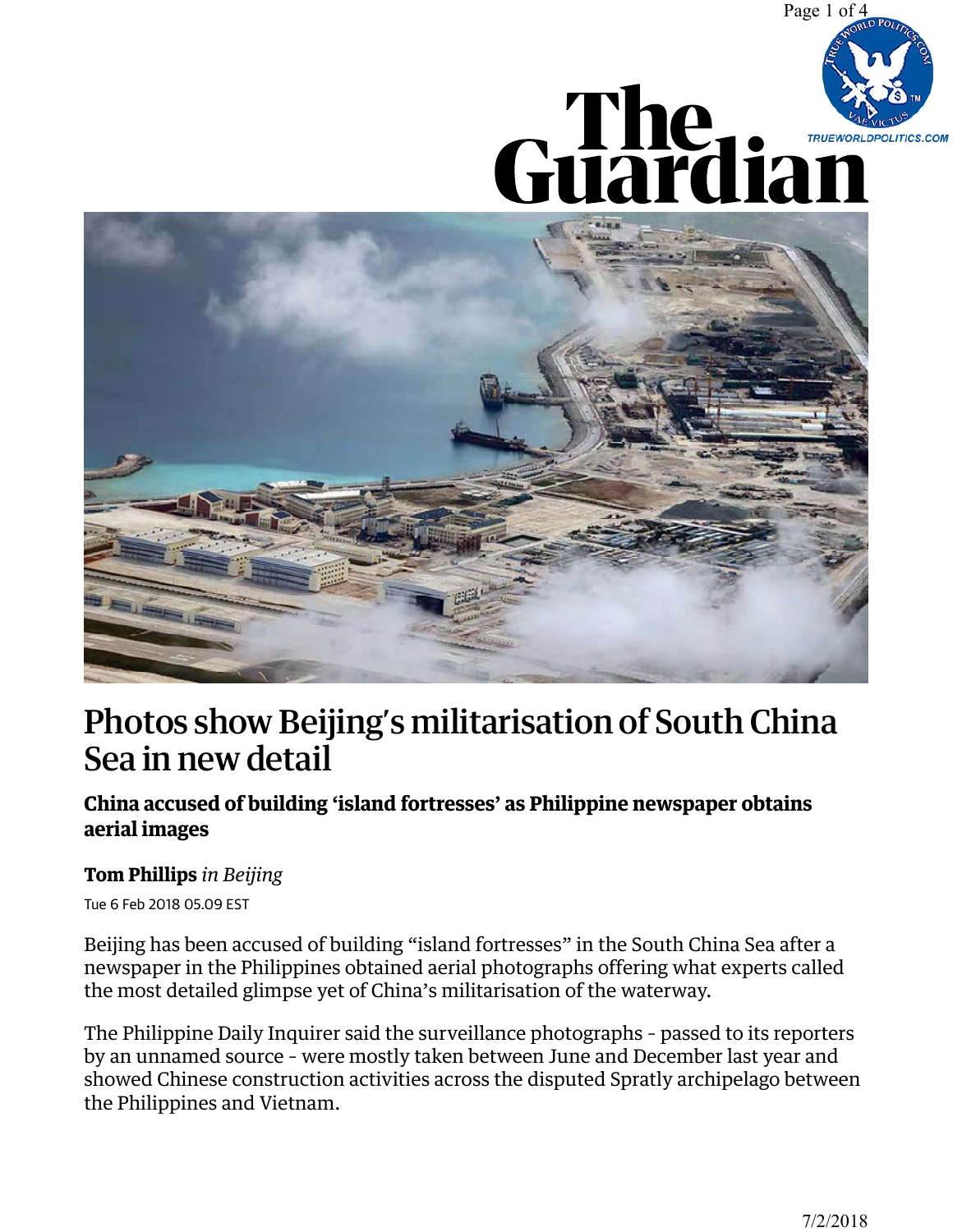Brunei, China, Malaysia, the Philippines, Taiwan and Vietnam have overlapping claims in the region.

The Inquirer said the images showed an "unrestrained" building campaign designed to project Chinese power across the resource-rich shipping route through which trillions of dollars of global trade flows each year.



Installations on Johnson South Reef. Photograph: Inquirer.net/Philippine Daily Inquirer

Some photographs show cargo ships and supply vessels, which the newspaper said appeared to be delivering construction materials to the China-controlled islands.

Others show runways, hangars, control towers, helipads and radomes as well as a series of multistorey buildings that China has built on reefs such as Fiery Cross, Subi, Mischief, McKennan, Johnson South, Gaven and Cuarteron.

The Inquirer described the reefs as "island fortresses". Bonnie Glaser, an expert in Asia-Pacific security issues from the Center for Strategic and International Studies, called the images "the most complete, detailed batch of aerial pics available" of China's military outposts in the South China Sea.

However, both Beijing and Manila sought to play down the significance of the images.

Ties between the two Asian countries have warmed since Rodrigo Duterte, the Philippines president, took power in 2016 and set about forging a lucrative new alliance with China during a four-day state visit to Beijing.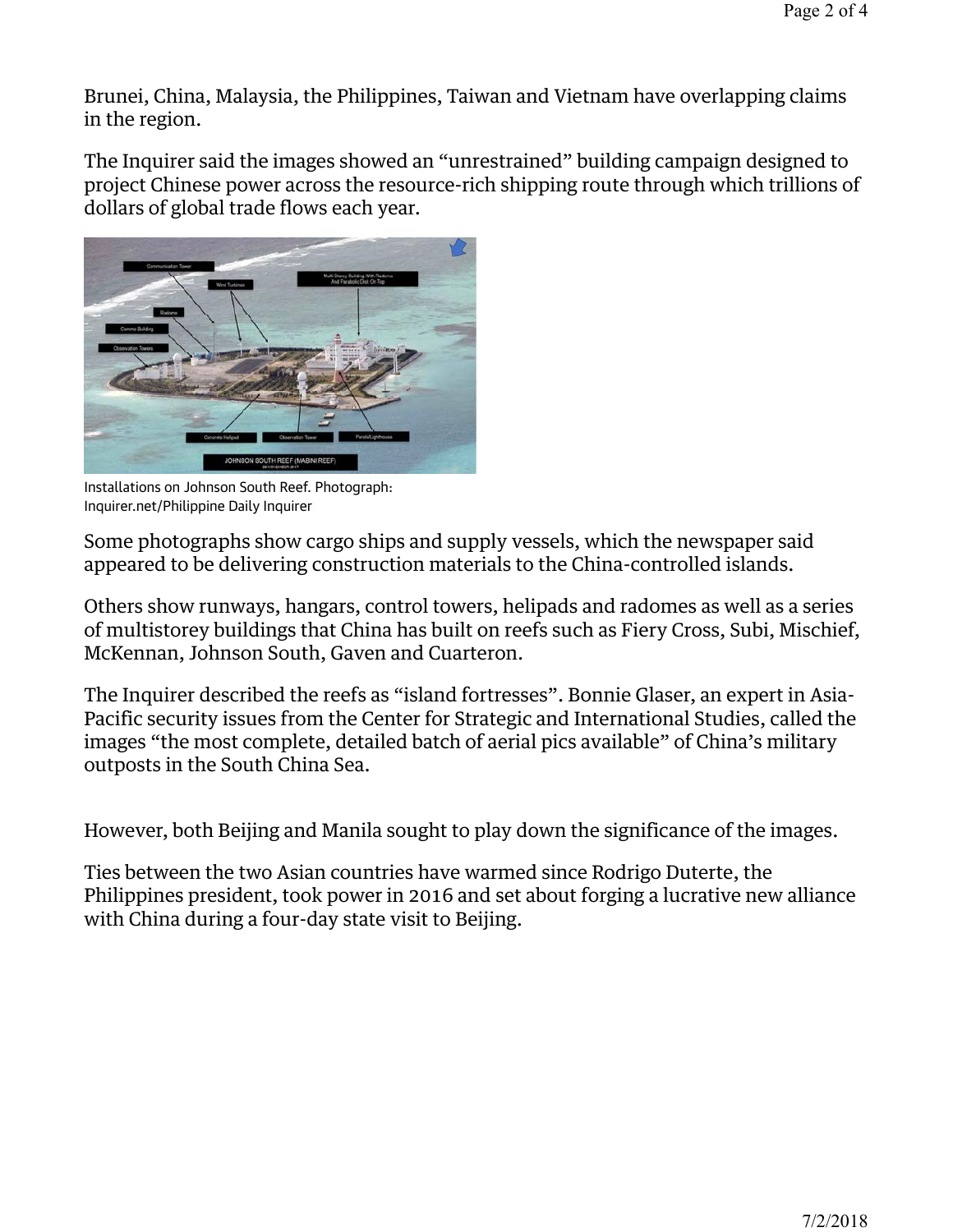

Images from the Philippine Daily Inquirer showing Mischief Reef. Photograph: Inquirer.net/Philippine Daily Inquirer

Responding to questions about the photographs, the presidential spokesman, Harry Roque, told reporters: "[The region has] long been militarised. And the question is, what can we do?"

He reportedly added: "What do you want us to do? We cannot declare war."

Opposition figures hit back, accusing Duterte's administration of betraying their "sacred core duty" to defend their country's territory.

Experts interviewed by China's Communist party press also shrugged off the photographs, suggesting they showed mostly civilian installations.

"Civilian facility construction is the major focus of the South China Sea islands building and the portion of defence deployment is relatively small," Chen Xiangmiao, from the state-run National Institute for South China Sea Studies, told the Global Times.

Another Chinese expert, Zhuang Guotu, accused foreign journalists of "hyping" Beijing's activities in the South China Sea, but added: "China has the right to build whatever it needs within its territory." Zhuang claimed China's military deployment was not for military expansion, but about defending its security and interests.

In December a report claimed China had created military facilities about four times the size of Buckingham Palace on contested South China Sea islands.